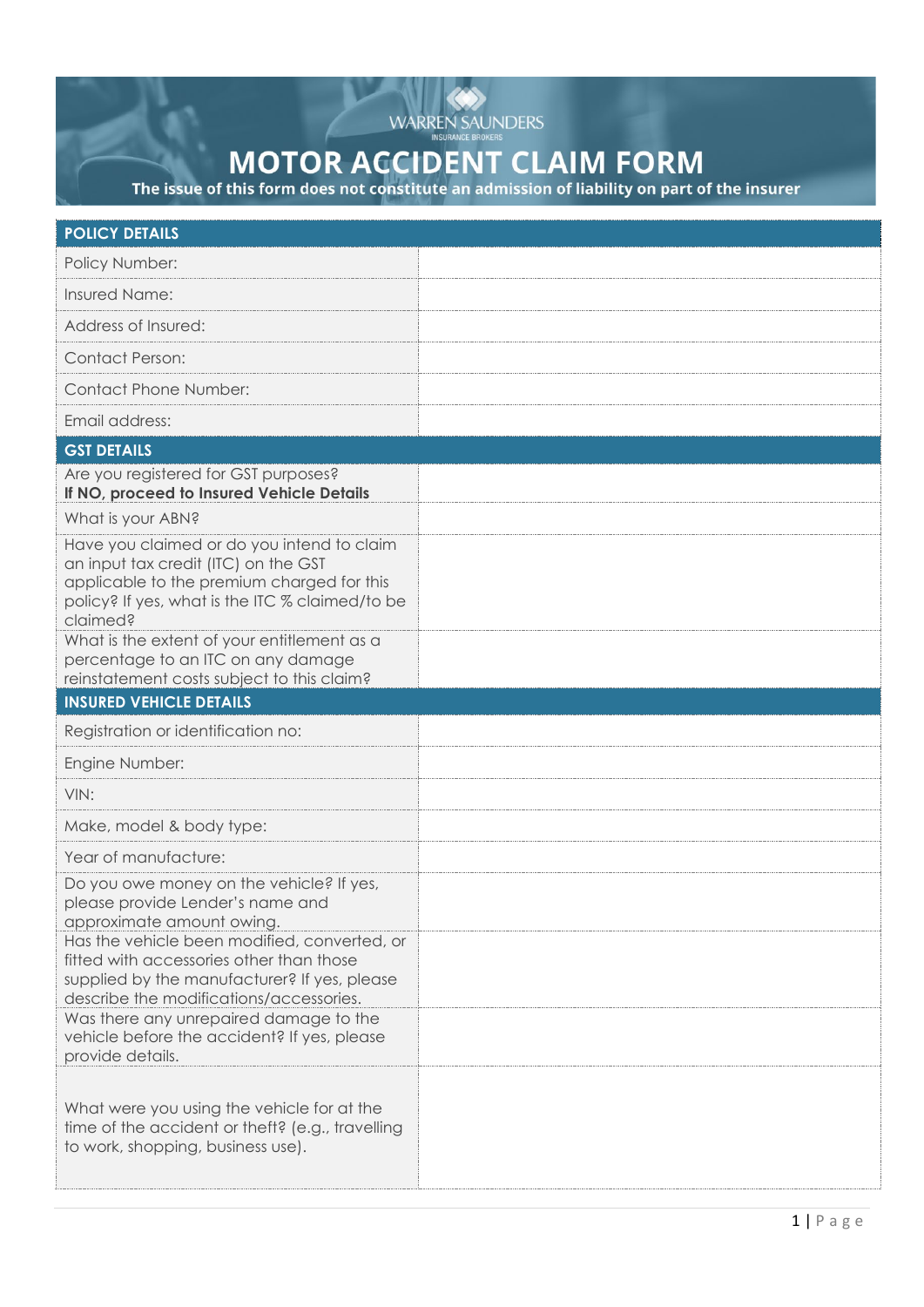| <b>DRIVER DETAILS</b>                                                                                                                                                                                                        |                                  |  |  |  |  |  |
|------------------------------------------------------------------------------------------------------------------------------------------------------------------------------------------------------------------------------|----------------------------------|--|--|--|--|--|
| Full Name of person in charge of the vehicle<br>when the accident occurred:<br>Was this person driving with the knowledge<br>and consent of the named insured?<br>Relationship to insured (e.g., son, daughter,<br>employee) |                                  |  |  |  |  |  |
| Date of birth of driver:                                                                                                                                                                                                     |                                  |  |  |  |  |  |
| Address of driver:                                                                                                                                                                                                           |                                  |  |  |  |  |  |
| Driver's licence number:                                                                                                                                                                                                     |                                  |  |  |  |  |  |
| Expiry date of driver's licence:                                                                                                                                                                                             |                                  |  |  |  |  |  |
| Type of licence:                                                                                                                                                                                                             | Full<br>Probationary<br>Learners |  |  |  |  |  |
| Did the driver drink any alcohol, or take any<br>drugs or medication in the 12 hours prior to<br>the accident? If yes, please give details.                                                                                  |                                  |  |  |  |  |  |
| Has the driver had any accidents, traffic<br>convictions and/ or penalties in last 5 years?                                                                                                                                  |                                  |  |  |  |  |  |
| Has the driver's licence ever been suspended<br>or cancelled? If yes, please provide details.                                                                                                                                |                                  |  |  |  |  |  |
| <b>ACCIDENT/DAMAGE DETAILS</b>                                                                                                                                                                                               |                                  |  |  |  |  |  |
| Date:<br>When did the accident occur?                                                                                                                                                                                        |                                  |  |  |  |  |  |
| Time:                                                                                                                                                                                                                        |                                  |  |  |  |  |  |
| Where did the accident occur?                                                                                                                                                                                                |                                  |  |  |  |  |  |
| How did the accident occur? Describe in<br>detail the circumstances leading up to the<br>accident. It is important to be as accurate as<br>you can. Please tell us all the facts, even if<br>they are not in your favour.    |                                  |  |  |  |  |  |
| Who do you consider was at fault? Why?                                                                                                                                                                                       |                                  |  |  |  |  |  |
| Was a trailer being towed at the time of the<br>accident?                                                                                                                                                                    |                                  |  |  |  |  |  |
| What were the road conditions at the time of<br>the accident?                                                                                                                                                                |                                  |  |  |  |  |  |
| What were the weather conditions at the<br>time of the accident?                                                                                                                                                             |                                  |  |  |  |  |  |
| Was your vehicle towed? If yes, what is the<br>name of the tow company?                                                                                                                                                      |                                  |  |  |  |  |  |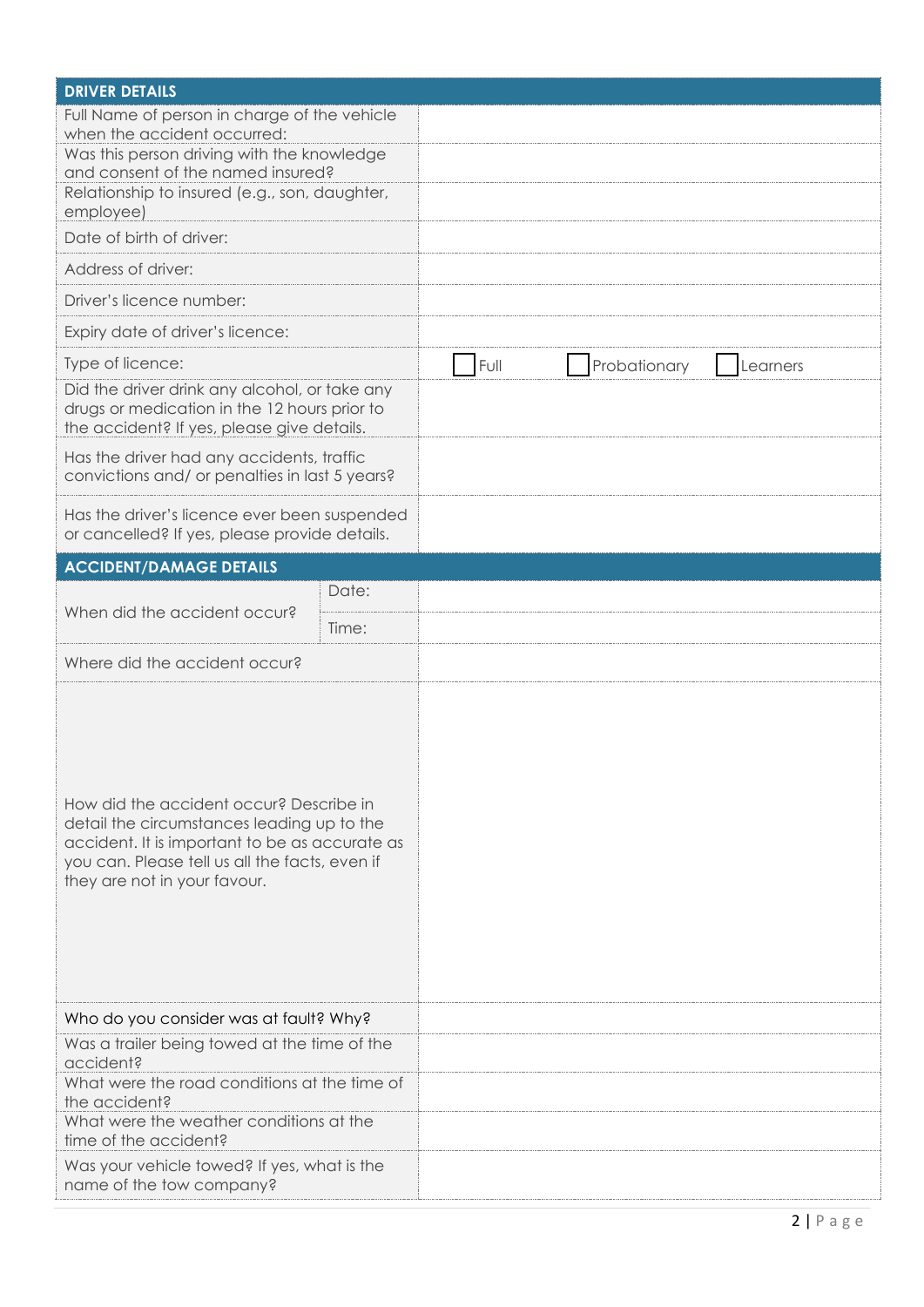| possible as it may be used in legal<br>proceedings.                                                 | Using the symbols below, draw a diagram of<br>the accident scene showing the position of all<br>vehicles. Indicate by arrows the direction in<br>which the vehicles were travelling, the names<br>of the streets and the north point of the<br>compass. Please identify any other vehicles<br>involved as '2', '3', '4' etc. It is important that<br>the sketch be as accurate and as detailed as | Other<br>Road<br><b>Stop</b><br>Lights<br>Your<br>Pedestrian,<br>Give way<br>Cyclist etc.<br>vehicle<br>vehicle<br>sign<br>sign<br>$\bigtriangledown$<br>$\otimes$<br>$2 \rightarrow$<br>$\mapsto$ |  |  |
|-----------------------------------------------------------------------------------------------------|---------------------------------------------------------------------------------------------------------------------------------------------------------------------------------------------------------------------------------------------------------------------------------------------------------------------------------------------------------------------------------------------------|----------------------------------------------------------------------------------------------------------------------------------------------------------------------------------------------------|--|--|
| On this diagram, please shade the areas of<br>damage to the insured vehicle due to the<br>accident. |                                                                                                                                                                                                                                                                                                                                                                                                   |                                                                                                                                                                                                    |  |  |
| <b>OTHER VEHICLE(S) DETAILS</b>                                                                     |                                                                                                                                                                                                                                                                                                                                                                                                   | Please provide information about the other vehicle(s), even if they were not damaged. If additional                                                                                                |  |  |
|                                                                                                     |                                                                                                                                                                                                                                                                                                                                                                                                   | vehicles were involved, attach details of those vehicles on a separate sheet.                                                                                                                      |  |  |
|                                                                                                     | Full Name:                                                                                                                                                                                                                                                                                                                                                                                        |                                                                                                                                                                                                    |  |  |
| <b>Driver's details</b><br>(Vehicle 1)                                                              | Address:                                                                                                                                                                                                                                                                                                                                                                                          |                                                                                                                                                                                                    |  |  |
|                                                                                                     | Telephone:                                                                                                                                                                                                                                                                                                                                                                                        |                                                                                                                                                                                                    |  |  |
|                                                                                                     | License number of driver:                                                                                                                                                                                                                                                                                                                                                                         |                                                                                                                                                                                                    |  |  |
|                                                                                                     | Owner's insurance<br>company:                                                                                                                                                                                                                                                                                                                                                                     |                                                                                                                                                                                                    |  |  |
|                                                                                                     | Registration number of<br>vehicle:                                                                                                                                                                                                                                                                                                                                                                |                                                                                                                                                                                                    |  |  |
|                                                                                                     | Year, make, model and<br>body type of vehicle:                                                                                                                                                                                                                                                                                                                                                    |                                                                                                                                                                                                    |  |  |
| <b>Driver's details</b><br>(Vehicle 2)                                                              | Full Name:                                                                                                                                                                                                                                                                                                                                                                                        |                                                                                                                                                                                                    |  |  |
|                                                                                                     | Address:                                                                                                                                                                                                                                                                                                                                                                                          |                                                                                                                                                                                                    |  |  |
|                                                                                                     | Telephone:                                                                                                                                                                                                                                                                                                                                                                                        |                                                                                                                                                                                                    |  |  |